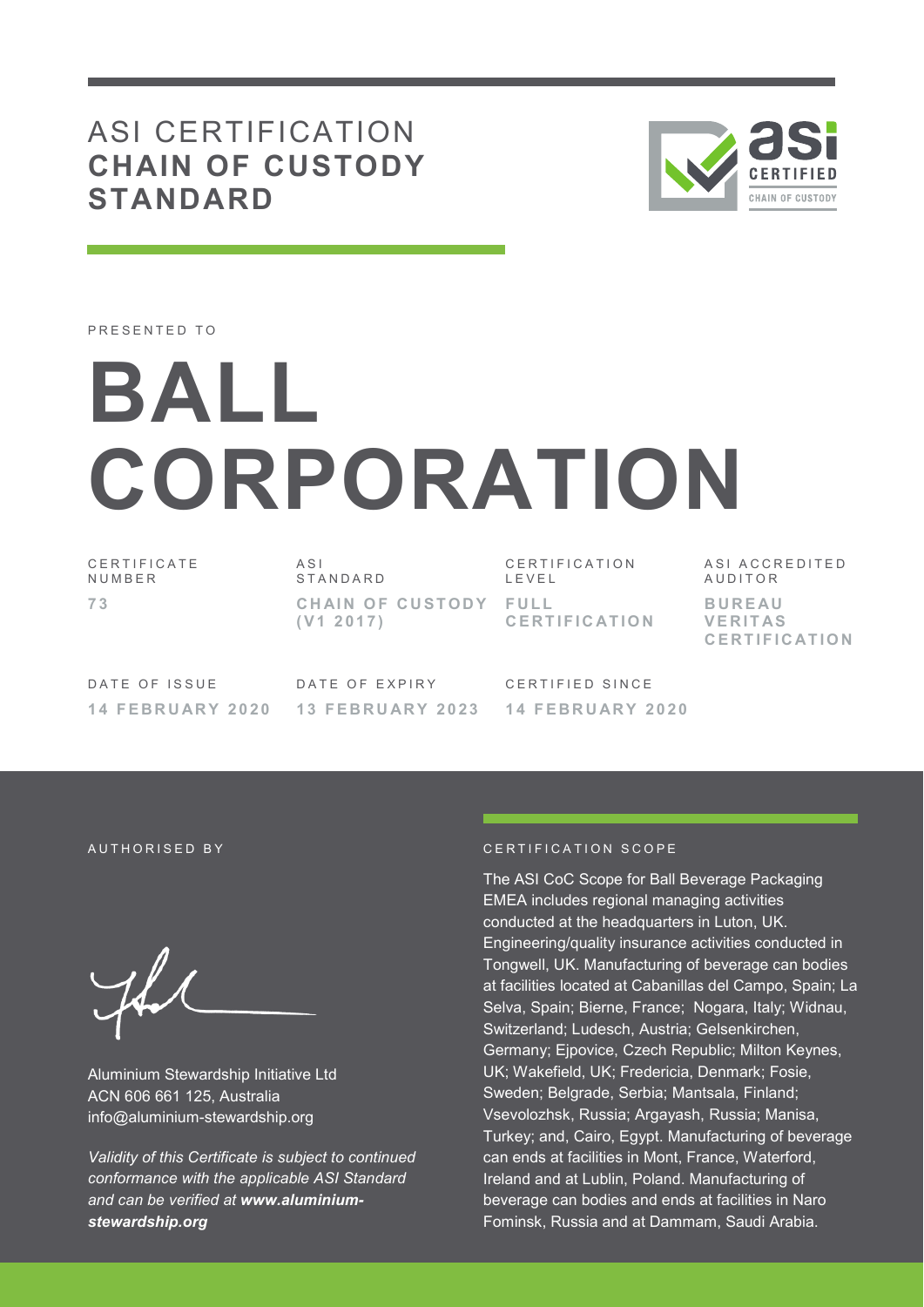# SUMMARY AUDIT REPORT **CHAIN OF CUSTODY STANDARD**

the audit scope.

### **OVERVIEW**

| MEMBER NAME                       | <b>Ball Corporation</b>                                                                                                                                                                                                                                                                                                                                                                                                                                                                                                                                                                                                                                                                                                                                                                                                                                                                         |
|-----------------------------------|-------------------------------------------------------------------------------------------------------------------------------------------------------------------------------------------------------------------------------------------------------------------------------------------------------------------------------------------------------------------------------------------------------------------------------------------------------------------------------------------------------------------------------------------------------------------------------------------------------------------------------------------------------------------------------------------------------------------------------------------------------------------------------------------------------------------------------------------------------------------------------------------------|
| ENTITY NAME                       | Ball Beverage Packaging EMEA (Europe, Middle East and Africa)                                                                                                                                                                                                                                                                                                                                                                                                                                                                                                                                                                                                                                                                                                                                                                                                                                   |
| CERTIFICATION<br>SCOPE            | The ASI CoC Scope for Ball Beverage Packaging EMEA includes regional<br>managing activities conducted at the headquarters in Luton, UK.<br>Engineering/quality insurance activities conducted in Tongwell, UK.<br>Manufacturing of beverage can bodies at facilities located at Cabanillas del<br>Campo, Spain; La Selva, Spain; Bierne, France; Nogara, Italy; Widnau,<br>Switzerland; Ludesch, Austria; Gelsenkirchen, Germany; Ejpovice, Czech<br>Republic; Milton Keynes, UK; Wakefield, UK; Fredericia, Denmark; Fosie,<br>Sweden; Belgrade, Serbia; Mantsala, Finland; Vsevolozhsk, Russia;<br>Argayash, Russia; Manisa, Turkey; and, Cairo, Egypt. Manufacturing of<br>beverage can ends at facilities in Mont, France, Waterford, Ireland and at<br>Lublin, Poland. Manufacturing of beverage can bodies and ends at facilities<br>in Naro Fominsk, Russia and at Dammam, Saudi Arabia. |
| SUPPLY CHAIN<br><b>ACTIVITIES</b> | Post-Casthouse                                                                                                                                                                                                                                                                                                                                                                                                                                                                                                                                                                                                                                                                                                                                                                                                                                                                                  |
| ASI STANDARD                      | Chain of Custody Standard V1                                                                                                                                                                                                                                                                                                                                                                                                                                                                                                                                                                                                                                                                                                                                                                                                                                                                    |
| AUDIT TYPE                        | <b>Initial Certification Audit</b>                                                                                                                                                                                                                                                                                                                                                                                                                                                                                                                                                                                                                                                                                                                                                                                                                                                              |
| AUDIT FIRM                        | <b>Bureau Veritas Certification</b>                                                                                                                                                                                                                                                                                                                                                                                                                                                                                                                                                                                                                                                                                                                                                                                                                                                             |
| AUDIT DATE                        | 13 August - 11 October 2019                                                                                                                                                                                                                                                                                                                                                                                                                                                                                                                                                                                                                                                                                                                                                                                                                                                                     |
| AUDIT REPORT<br>SUBMISSION        | 14 January 2020                                                                                                                                                                                                                                                                                                                                                                                                                                                                                                                                                                                                                                                                                                                                                                                                                                                                                 |
| AUDIT SCOPE                       | The scope of the Certification Audit covers Ball Beverage Packaging EMEA<br>(Europe, Middle East and Africa) at the Head Office Luton (United Kingdom)<br>with site visits to Ball Beverage Packaging Belgrade (Serbia), Ball Beverage<br>Packaging Gelsenkirchen (Germany), Ball Beverage Packaging Ludesch<br>(Austria), Ball Beverage Packaging Nogara (Italy) and Ball Beverage<br>Packaging Waterford (Ireland). Supply chain activities included in the audit<br>scope:<br>Post-Casthouse<br>All applicable criteria in the ASI Chain of Custody Standard were included in                                                                                                                                                                                                                                                                                                                |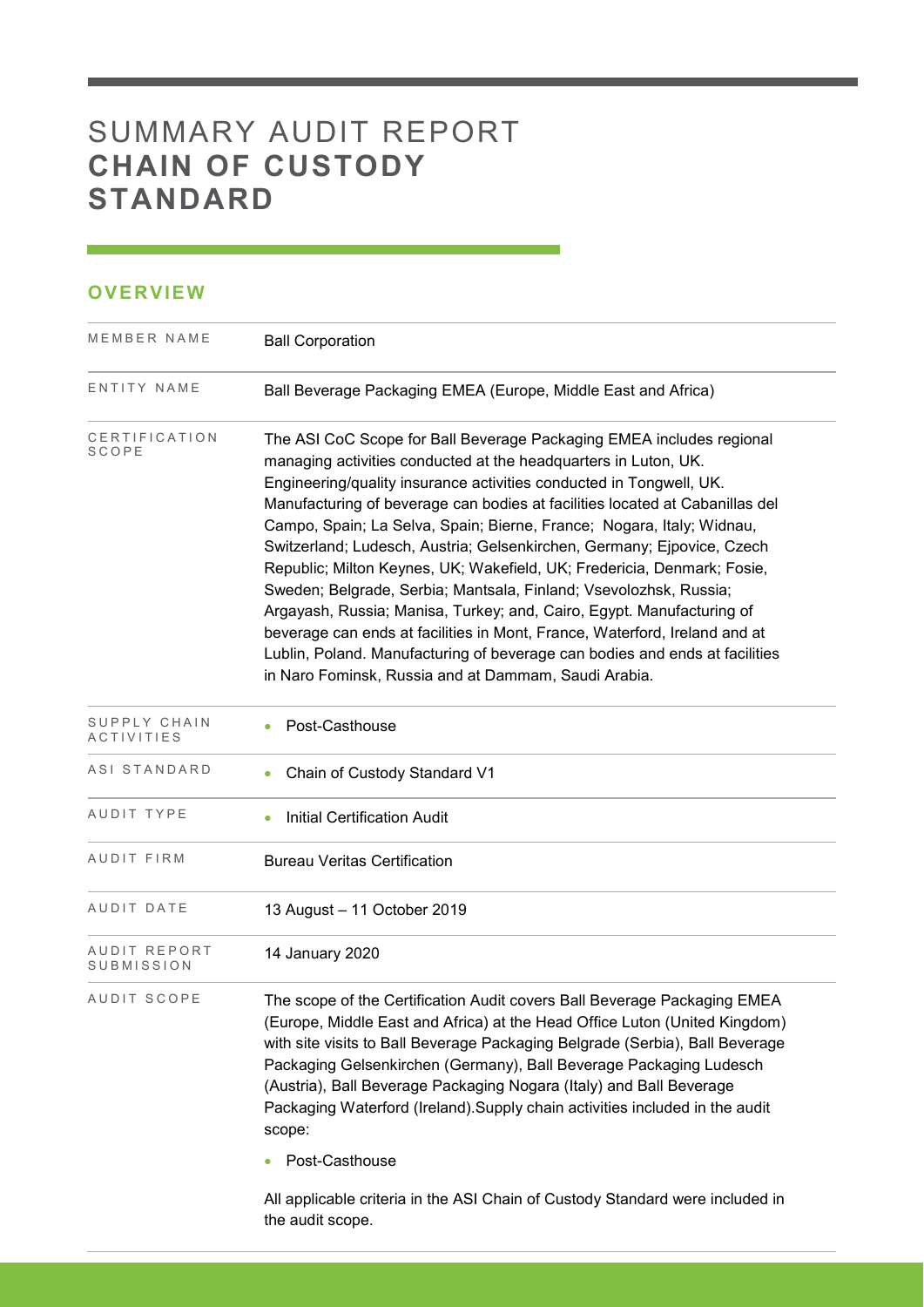| AUDIT<br>OUTCOME                           | Certification                                                                                                                                                                                                                                                                                                                                                                                                                                                                                                                                                                                                               |
|--------------------------------------------|-----------------------------------------------------------------------------------------------------------------------------------------------------------------------------------------------------------------------------------------------------------------------------------------------------------------------------------------------------------------------------------------------------------------------------------------------------------------------------------------------------------------------------------------------------------------------------------------------------------------------------|
| AUDIT<br>METHODOLOGY<br><b>DECLARATION</b> | The Auditors confirm that:<br>The information provided by the Entity is true and accurate to the best<br>M<br>knowledge of the Auditor(s) preparing this report.<br>The findings are based on verified Objective Evidence relevant to the<br>time period for the Audit, traceable and unambiguous.<br>The Audit Scope and audit methodology are sufficient to establish<br>☑<br>confidence that the findings are indicative of the performance of the<br>Entity's defined Certification Scope.<br>The Auditor(s) have acted in a manner deemed ethical, truthful, accurate<br>M<br>professional, independent and objective. |
| CERTIFICATION<br>PERIOD                    | 14 February 2020 - 13 February 2023                                                                                                                                                                                                                                                                                                                                                                                                                                                                                                                                                                                         |
| NEXT AUDIT<br>TYPE                         | Re-certification                                                                                                                                                                                                                                                                                                                                                                                                                                                                                                                                                                                                            |
| NEXT AUDIT<br><b>DUE DATE</b>              | 13 February 2023                                                                                                                                                                                                                                                                                                                                                                                                                                                                                                                                                                                                            |
| CERTIFICATION<br>NUMBER                    | 73                                                                                                                                                                                                                                                                                                                                                                                                                                                                                                                                                                                                                          |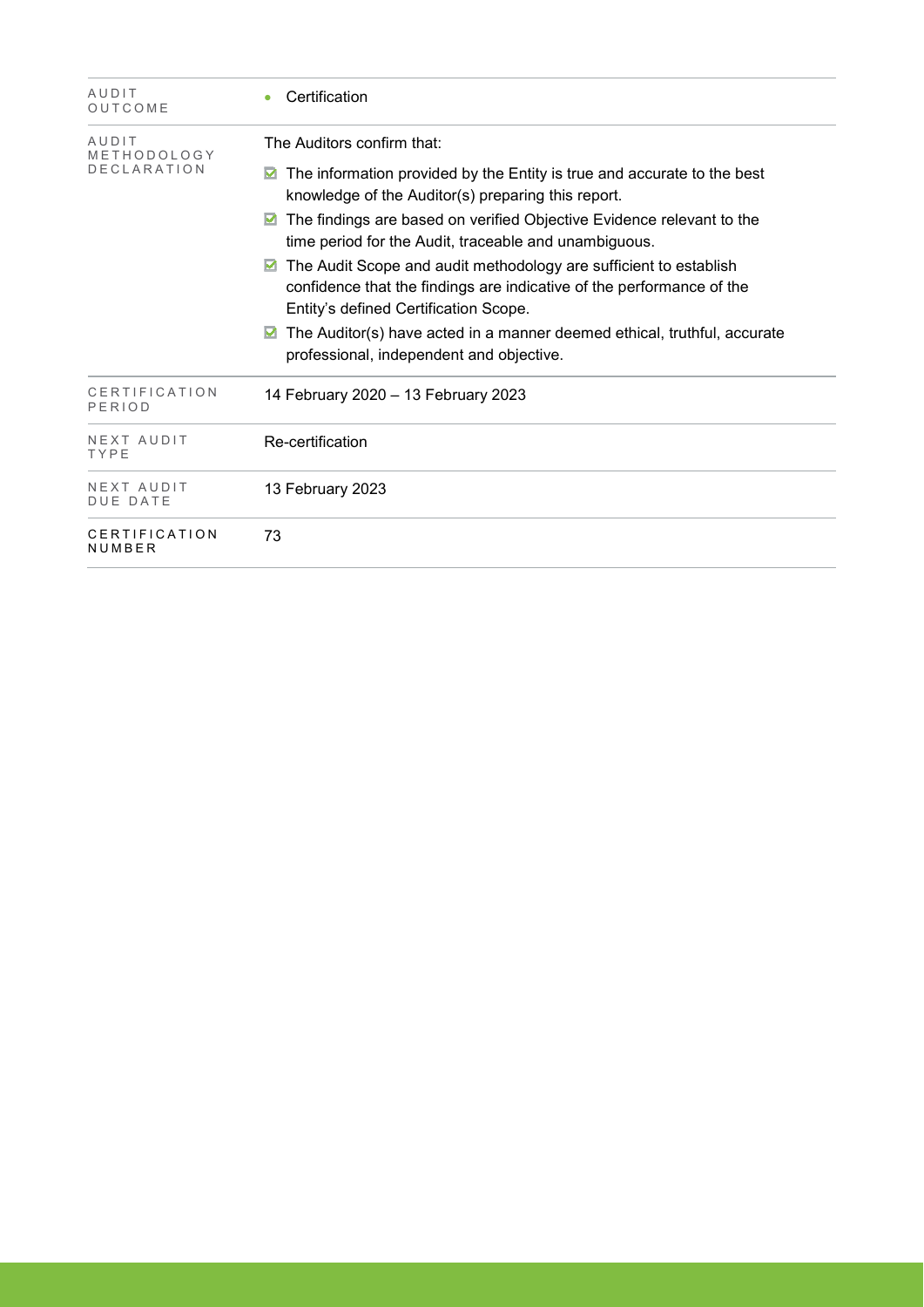## **SUMMARY OF FINDINGS**

| <b>CRITERION</b>                              | <b>RATING</b> | COMMENT                                                                                                                                                                                                                                                                                                                                                                                                   |  |
|-----------------------------------------------|---------------|-----------------------------------------------------------------------------------------------------------------------------------------------------------------------------------------------------------------------------------------------------------------------------------------------------------------------------------------------------------------------------------------------------------|--|
| MANAGEMENT SYSTEM AND RESPONSIBILITIES        |               |                                                                                                                                                                                                                                                                                                                                                                                                           |  |
| 1.1 ASI membership                            | Conformance   | BALL is a member or the Aluminium Stewardship<br>Initiative ASI since 2013. The support and<br>membership status are communicated in the<br>sustainability report on the BALL website (see<br>https://www.ball.com/eu/vision/sustainability/product-<br>stewardship)                                                                                                                                      |  |
| 1.2 Management system                         | Conformance   | BALL has well functioning management systems<br>implemented with responsibilities both on local and<br>central level. All Ball Beverage Packaging EMEA<br>sites are either externally certified against different<br>standards (ISO 14.001, OHSAS/ISO 45.001, BRC,<br>ISO 22.000 etc.). The ASI requirements are covered<br>by the existing management systems and additional<br>policies and procedures. |  |
| 1.3 Management system reviews                 | Conformance   | Ball Beverage Packaging EMEA and the local BALL<br>sites conduct annual management reviews, where<br>the results of internal and external developments,<br>internal and external audits etc. are reviewed.                                                                                                                                                                                                |  |
| 1.4 Management representative                 | Conformance   | Ball Beverage Packaging EMEA defined the overall<br>responsibility for ASI with the vice president sourcing<br>and a central team, local responsibilities are defined<br>for all sites and documented in the organization<br>charts.                                                                                                                                                                      |  |
| 1.5 Training                                  | Conformance   | BALL defined the persons that are relevant for the<br>implementation and functioning of ASI requirements.<br>It elaborated a training about the requirements of the<br>ASI performance standard and the ASI chain-of-<br>custody standard and trained all relevant personnel<br>on these requirements.                                                                                                    |  |
| 1.6 Record keeping                            | Conformance   | Based on legal requirements and the requirements<br>of the ASI standard, Ball Beverage Packaging EMEA<br>defined the retention time for ASI related documents<br>as five years.                                                                                                                                                                                                                           |  |
| 1.7a Reporting to ASI (Inputs and<br>Outputs) | Conformance   | Ball defines in its ASI related quality procedure, to<br>report to the ASI Secretariat within 3 months after<br>the end of each calendar year all ASI related input<br>and output quantities. At the time of the ASI CoC<br>audit, ASI certified material was not yet in use.                                                                                                                             |  |
| 1.7b Reporting to ASI (Input<br>Percentage)   | Conformance   | Ball defines in its ASI related quality procedure, to<br>report to the ASI Secretariat within 3 months after<br>the end of each calendar year all ASI related<br>information, including the percentages calculated for                                                                                                                                                                                    |  |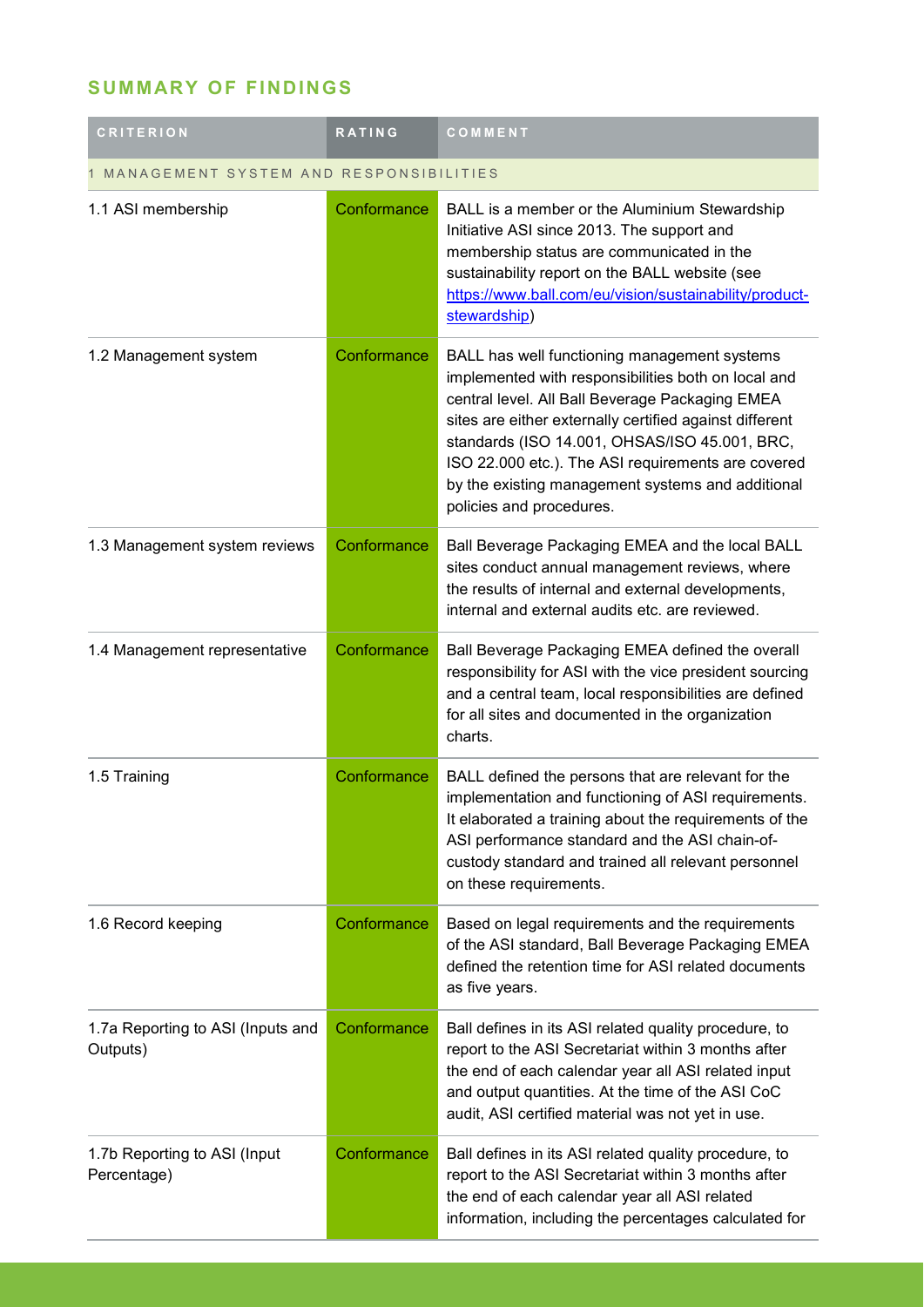| <b>CRITERION</b>                                                 | RATING                   | COMMENT                                                                                                                                                                                                                                                                                                                                               |  |
|------------------------------------------------------------------|--------------------------|-------------------------------------------------------------------------------------------------------------------------------------------------------------------------------------------------------------------------------------------------------------------------------------------------------------------------------------------------------|--|
|                                                                  |                          | the calendar year. At the time of the ASI CoC audit,<br>ASI certified material was not yet in use.                                                                                                                                                                                                                                                    |  |
| 1.7c Reporting to ASI (Positive<br>Balance)                      | Conformance              | Ball defines in its ASI related quality procedure, to<br>report to the ASI Secretariat within 3 months after<br>the end of each calendar year all ASI related<br>information, including any positive material balance -<br>if applicable. At the time of the ASI CoC audit, ASI<br>certified material was not yet in use.                             |  |
| 1.7d Reporting to ASI (Internal<br>Overdraw)                     | Conformance              | Ball defines in its ASI related quality procedure, to<br>report to the ASI Secretariat within 3 months after<br>the end of each calendar year all ASI related<br>information, including any internal overdraw of the<br>positive material balance - if applicable. At the time<br>of the ASI CoC audit, ASI certified material was not<br>yet in use. |  |
| 1.7e Reporting to ASI (Eligible<br>Scrap)                        | <b>Not</b><br>Applicable | Not applicable, as Ball Beverage Packaging EMEA<br>is not engaged in aluminium re-melting/refining to<br>produce recycled aluminium.                                                                                                                                                                                                                  |  |
| 1.7f Reporting to ASI (ASI<br>Credits from Casthouses)           | <b>Not</b><br>Applicable | Not applicable, as Ball Beverage Packaging EMEA<br>does not intend to purchase ASI credits from<br>casthouses but plans on relying on the mass<br>balance system only.                                                                                                                                                                                |  |
| 1.7g Reporting to ASI (ASI<br>Credits purchased)                 | <b>Not</b><br>Applicable | Not applicable, as Ball Beverage Packaging EMEA<br>does not intend to purchase ASI credits from<br>casthouses but plans on relying on the mass<br>balance system only.                                                                                                                                                                                |  |
| 2 OUTSOURCING CONTRACTORS                                        |                          |                                                                                                                                                                                                                                                                                                                                                       |  |
| 2.1 Outsourcing Contractors in<br><b>CoC Certification Scope</b> | <b>Not</b><br>Applicable | Not applicable, as there are no outsourcing<br>contractors without CoC certification that take<br>custody of chain-of-custody material for the<br>purposes of further processing, treatment or<br>manufacturing.                                                                                                                                      |  |
| 2.2a Control of CoC Material                                     | <b>Not</b><br>Applicable | Not applicable, as there are no outsourcing<br>contractors without CoC certification that take<br>custody of chain-of-custody material for the<br>purposes of further processing, treatment or<br>manufacturing.                                                                                                                                      |  |
| 2.2b No further outsourcing                                      | <b>Not</b><br>Applicable | Not applicable, as there are no outsourcing<br>contractors without CoC certification that take<br>custody of chain-of-custody material for the<br>purposes of further processing, treatment or<br>manufacturing.                                                                                                                                      |  |
| 2.2c Risk assessment                                             | <b>Not</b><br>Applicable | Not applicable, as there are no outsourcing<br>contractors without CoC certification that take                                                                                                                                                                                                                                                        |  |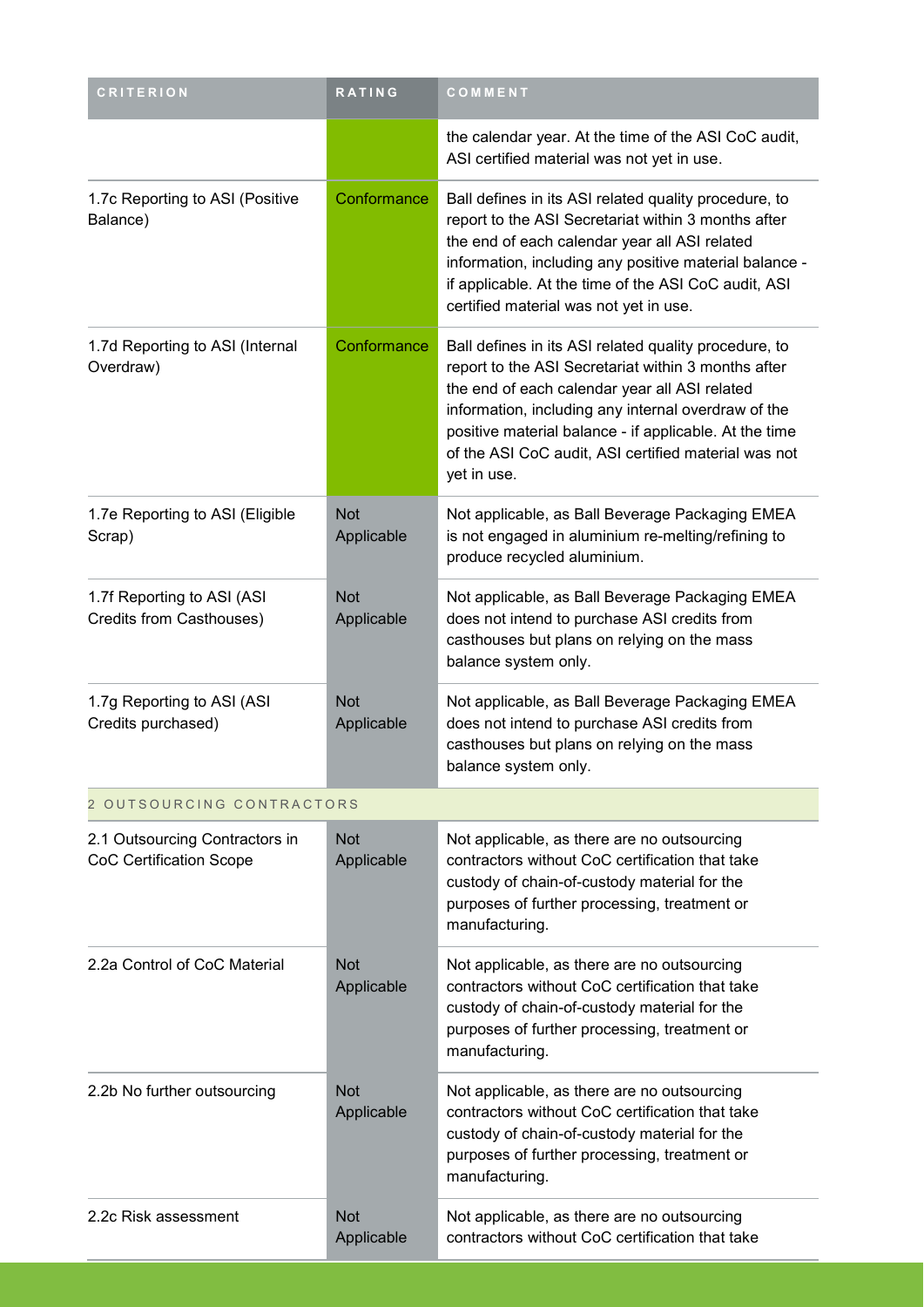| <b>CRITERION</b>                        | <b>RATING</b>            | COMMENT                                                                                                                                                                                                          |
|-----------------------------------------|--------------------------|------------------------------------------------------------------------------------------------------------------------------------------------------------------------------------------------------------------|
|                                         |                          | custody of chain-of-custody material for the<br>purposes of further processing, treatment or<br>manufacturing.                                                                                                   |
| 2.3 Output Quantity                     | <b>Not</b><br>Applicable | Not applicable, as there are no outsourcing<br>contractors without CoC certification that take<br>custody of chain-of-custody material for the<br>purposes of further processing, treatment or<br>manufacturing. |
| 2.4 Verification and record-<br>keeping | <b>Not</b><br>Applicable | Not applicable, as there are no outsourcing<br>contractors without CoC certification that take<br>custody of chain-of-custody material for the<br>purposes of further processing, treatment or<br>manufacturing. |
| 2.5 Error management                    | <b>Not</b><br>Applicable | Not applicable, as there are no outsourcing<br>contractors without CoC certification that take<br>custody of chain-of-custody material for the<br>purposes of further processing, treatment or<br>manufacturing. |

#### 3 PRIMARY ALUMINIUM: CRITERIA FOR ASI BAUXITE, ASI ALUMINA AND ASI LIQUID M E T A L

| 3.1a CoC Certification Scope -                                         | <b>Not</b>   | This criterion is not applicable to the Entity's |
|------------------------------------------------------------------------|--------------|--------------------------------------------------|
| <b>Bauxite Mining</b>                                                  | Applicable   | Certification Scope.                             |
| 3.1b ASI Performance Standard                                          | <b>Not</b>   | This criterion is not applicable to the Entity's |
| - Bauxite Mining                                                       | Applicable   | Certification Scope.                             |
| 3.2a CoC Certification Scope -                                         | <b>Not</b>   | This criterion is not applicable to the Entity's |
| Alumina Refining                                                       | Applicable   | Certification Scope.                             |
| 3.2b ASI Performance Standard                                          | <b>Not</b>   | This criterion is not applicable to the Entity's |
| - Alumina Refining                                                     | Applicable   | Certification Scope.                             |
| 3.3a CoC Certification Scope -                                         | <b>Not</b>   | This criterion is not applicable to the Entity's |
| <b>Aluminium Smelting</b>                                              | Applicable   | Certification Scope.                             |
| 3.3b ASI Performance Standard                                          | <b>Not</b>   | This criterion is not applicable to the Entity's |
| - Aluminium Smelting                                                   | Applicable   | Certification Scope.                             |
| 4 RECYCLED ALUMINIUM: CRITERIA FOR ELIGIBLE SCRAP AND ASI LIQUID METAL |              |                                                  |
| 1.10 CoC Cortification Reapo                                           | $N_{\alpha}$ | This eriterian is not applicable to the Entity's |

| 4.1a CoC Certification Scope -  | <b>Not</b> | This criterion is not applicable to the Entity's |
|---------------------------------|------------|--------------------------------------------------|
| Aluminium Re-Melting/Refining   | Applicable | Certification Scope.                             |
| 4.1b ASI Performance Standard   | <b>Not</b> | This criterion is not applicable to the Entity's |
| - Aluminium Re-Melting/Refining | Applicable | Certification Scope.                             |
| 4.2a Pre-Consumer Scrap and     | <b>Not</b> | This criterion is not applicable to the Entity's |
| <b>Dross</b>                    | Applicable | Certification Scope.                             |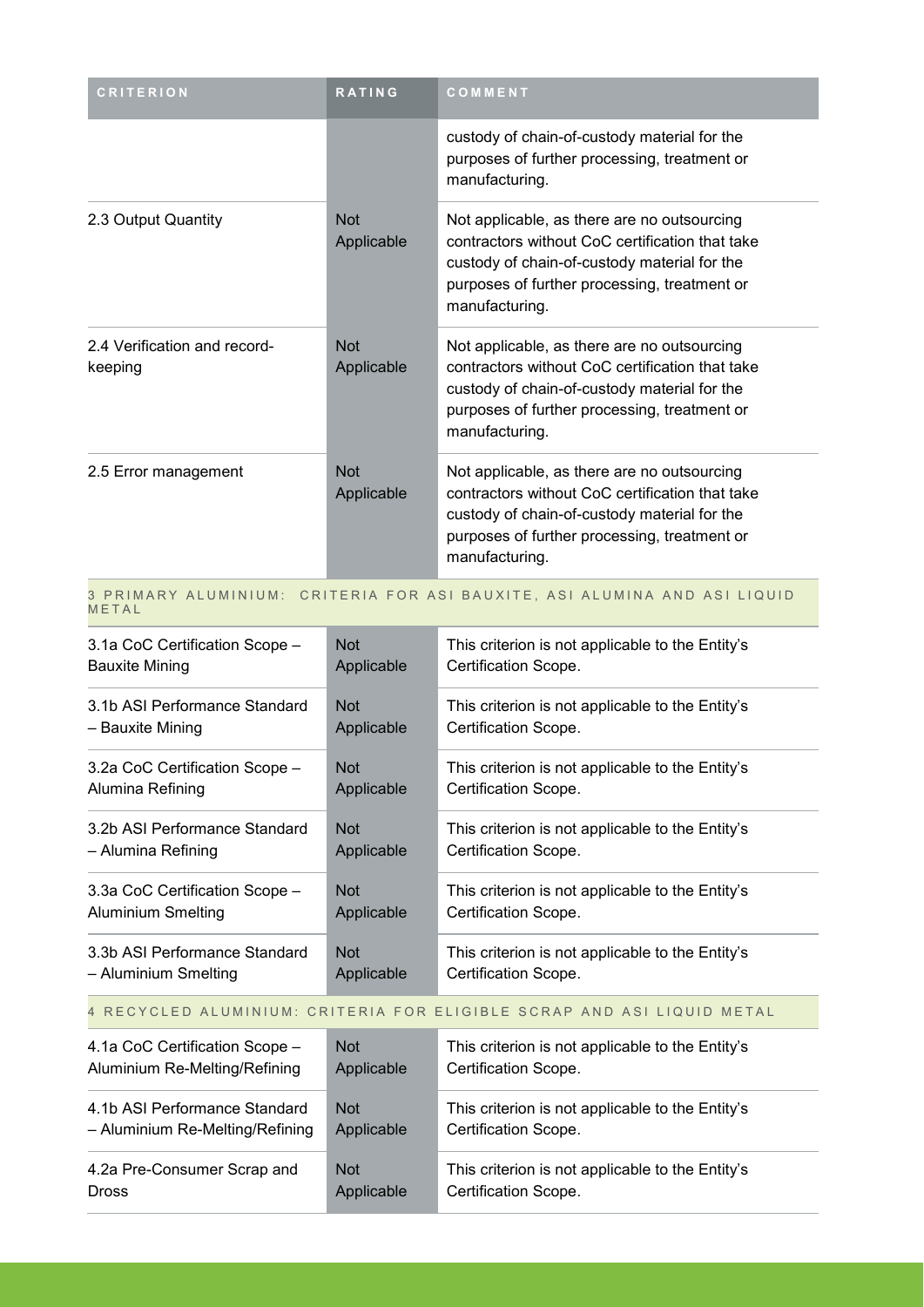| <b>CRITERION</b>                                           | RATING                   | COMMENT                                                                                                                                                                                                                                                                                                                                                                                                               |
|------------------------------------------------------------|--------------------------|-----------------------------------------------------------------------------------------------------------------------------------------------------------------------------------------------------------------------------------------------------------------------------------------------------------------------------------------------------------------------------------------------------------------------|
| 4.2b Post-Consumer Scrap                                   | <b>Not</b><br>Applicable | This criterion is not applicable to the Entity's<br>Certification Scope.                                                                                                                                                                                                                                                                                                                                              |
| 4.3a Supplier records                                      | <b>Not</b><br>Applicable | This criterion is not applicable to the Entity's<br>Certification Scope.                                                                                                                                                                                                                                                                                                                                              |
| 4.3b Cash payments                                         | <b>Not</b><br>Applicable | This criterion is not applicable to the Entity's<br>Certification Scope.                                                                                                                                                                                                                                                                                                                                              |
| 5 CASTHOUSES: CRITERIA FOR ASI ALUMINIUM                   |                          |                                                                                                                                                                                                                                                                                                                                                                                                                       |
| 5.1a CoC Certification Scope -<br>Casthouses               | <b>Not</b><br>Applicable | This criterion is not applicable to the Entity's<br>Certification Scope.                                                                                                                                                                                                                                                                                                                                              |
| 5.1b ASI Performance Standard<br>- Casthouses              | <b>Not</b><br>Applicable | This criterion is not applicable to the Entity's<br>Certification Scope.                                                                                                                                                                                                                                                                                                                                              |
| 5.2 Casthouse Products                                     | <b>Not</b><br>Applicable | This criterion is not applicable to the Entity's<br>Certification Scope.                                                                                                                                                                                                                                                                                                                                              |
| 6 POST-CASTHOUSE: CRITERIA FOR ASI ALUMINIUM               |                          |                                                                                                                                                                                                                                                                                                                                                                                                                       |
| 6.1a CoC Certification Scope -<br>Post-Casthouse           | Conformance              | Ball Beverage Packaging EMEA has all cans and<br>ends plants certified within its scope. It can provide<br>certified products to its customers through its own<br>plants.                                                                                                                                                                                                                                             |
| 6.1b ASI Performance Standard<br>- Post-Casthouse          | Conformance              | Ball Beverage Packaging EMEA has all cans and<br>ends plants certified within its scope. It can provide<br>certified products to its customers through its own<br>plants. It sources aluminium for these products only<br>from certified suppliers.                                                                                                                                                                   |
| 6.1c Sourcing ASI Aluminium                                | Conformance              | Several of Ball Beverage Packaging EMEA suppliers<br>are already certified against ASI performance and<br>ASI chain-of-custody standard. Based on the SAP<br>system, BALL implemented a mechanism to check<br>upon delivery, if the supplied material is ASI<br>certified, registers it accordingly for the further<br>production to ensure, that ASI-certified products are<br>produced with ASI-certified material. |
|                                                            |                          | DUE DILIGENCE FOR NON-COC INPUTS AND RECYCLABLE SCRAP MATERIAL                                                                                                                                                                                                                                                                                                                                                        |
| 7.1a Responsible sourcing policy<br>(anti-corruption)      | Conformance              | BALL has supplier guiding principles and a Business<br>Code of Conduct. These documents cover<br>employment practices, human rights, environment,<br>health and safety, antitrust, bribery and anti-<br>corruption. These principles have to be accepted<br>and signed by the suppliers (see<br>www.ball.com/responsible-sourcing-framework).                                                                         |
| 7.1b Responsible sourcing policy<br>(responsible sourcing) | Conformance              | BALL has supplier guiding principles and a Business<br>Code of Conduct, that cover employment practices,<br>human rights, environment, health and safety,                                                                                                                                                                                                                                                             |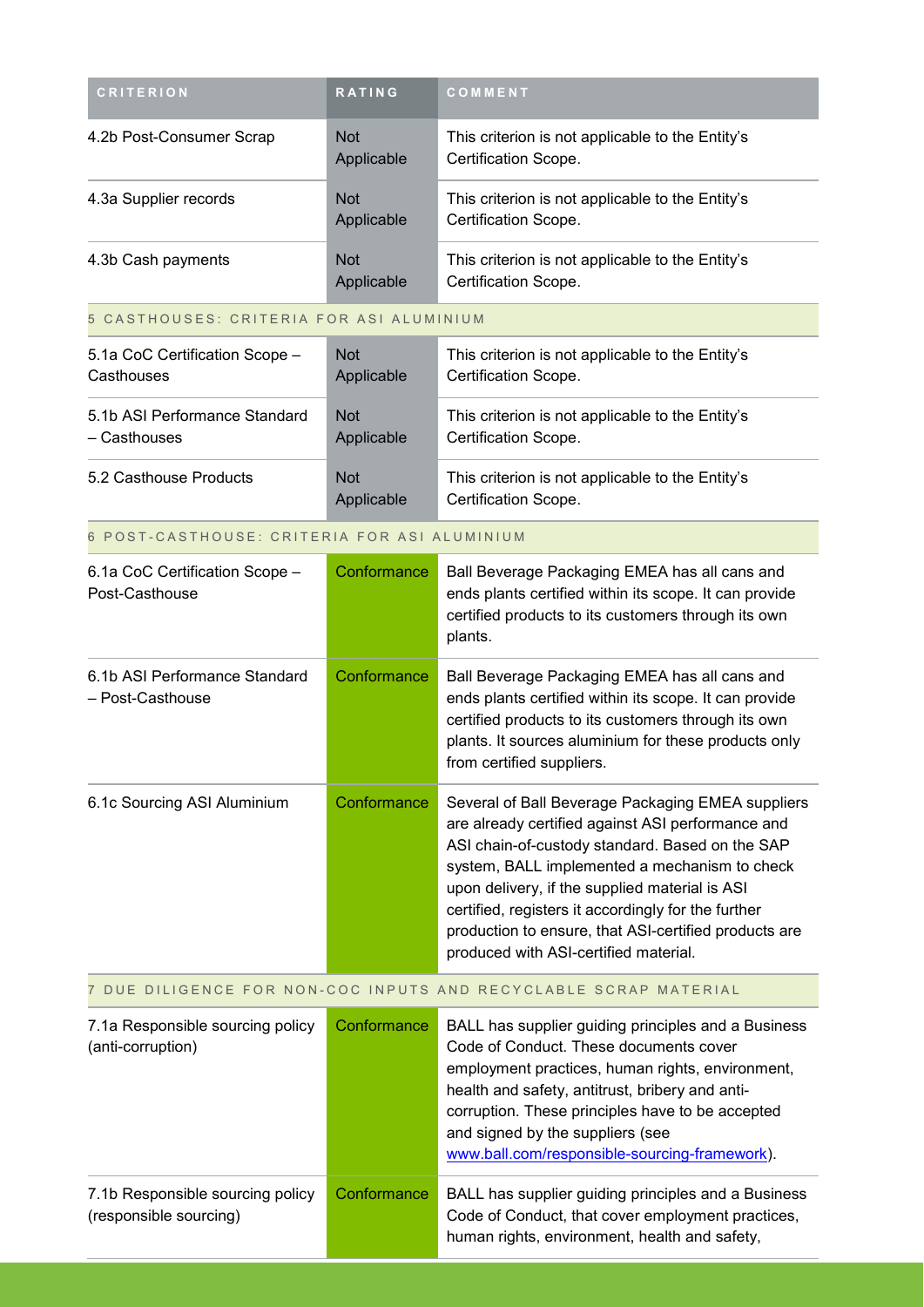| <b>CRITERION</b>                                                               | RATING                    | COMMENT                                                                                                                                                                                                                                                                                                                                                                                                                                                                                                                                                                                                                                                                                                                                                                                              |
|--------------------------------------------------------------------------------|---------------------------|------------------------------------------------------------------------------------------------------------------------------------------------------------------------------------------------------------------------------------------------------------------------------------------------------------------------------------------------------------------------------------------------------------------------------------------------------------------------------------------------------------------------------------------------------------------------------------------------------------------------------------------------------------------------------------------------------------------------------------------------------------------------------------------------------|
|                                                                                |                           | antitrust, bribery and anti-corruption. Theses<br>principles have to be accepted and signed by the<br>suppliers (see www.ball.com/responsible-sourcing-<br>framework). BALL published a Slavery and Human<br>Trafficking Statement to show the commitment to the<br>UK Modern Slavery Act of 2015 and the California<br>Transparency in Supply Chains Act of 2010 (see<br>www.ball.com/human-trafficking and<br>www.ball.com/responsible-sourcing-framework).                                                                                                                                                                                                                                                                                                                                        |
| 7.1c Responsible sourcing policy<br>(human rights due diligence)               | Conformance               | BALL has supplier guiding principles and a Business<br>Code of Conduct, that cover employment practices,<br>human rights etc. These principles have to be<br>accepted and signed by the suppliers. BALL<br>published a Slavery and Human Trafficking<br>Statement to show the commitment to the UK<br>Modern Slavery Act of 2015 and the California<br>Transparency in Supply Chains Act of 2010. All new<br>contracts include clauses on human trafficking and<br>the Human Rights Policy addresses human rights<br>due diligence, including the supply chain. All<br>aluminium suppliers have to complete site-specific<br>SEDEX risk assessments and site-specific ESG risk<br>factors are assessed (see www.ball.com/human-<br>trafficking and www.ball.com/responsible-sourcing-<br>framework). |
| 7.1d Responsible sourcing policy<br>(conflict affected and high risk<br>areas) | Conformance               | BALL has a conflict minerals policy and elaborated a<br>conflict minerals report, which are both published on<br>the website<br>(https://www.ball.com/na/vision/sustainability/product<br>-stewardship/supply-chain/responsible-sourcing-<br>framework). They address conflict affected and high<br>risk areas and BALL's expectations towards<br>suppliers of such materials. All aluminium suppliers<br>have to complete site-specific SEDEX risk<br>assessments and site-specific ESG risk factors are<br>assessed.                                                                                                                                                                                                                                                                               |
| 7.2 Risk assessment                                                            | Minor Non-<br>Conformance | <b>BALL established a Responsible Sourcing</b><br>Framework and maintains a Sustainability Category<br>Profile for aluminium, which lists the most material<br>ESG risk factors for aluminium, assessing these<br>risks in terms of operational, reputational, and<br>economic impacts. In addition, Ball assesses ESG<br>risks and creates ESG risk profiles for every<br>aluminium supplier on a site-specific basis. It uses<br>the Supplier Ethical Data Exchange (Sedex) to<br>perform these assessments. While the risks are<br>assessed in a general way, BALL does not yet fully<br>translate how any identified risks might affect<br>individual sites, businesses or the company as a                                                                                                      |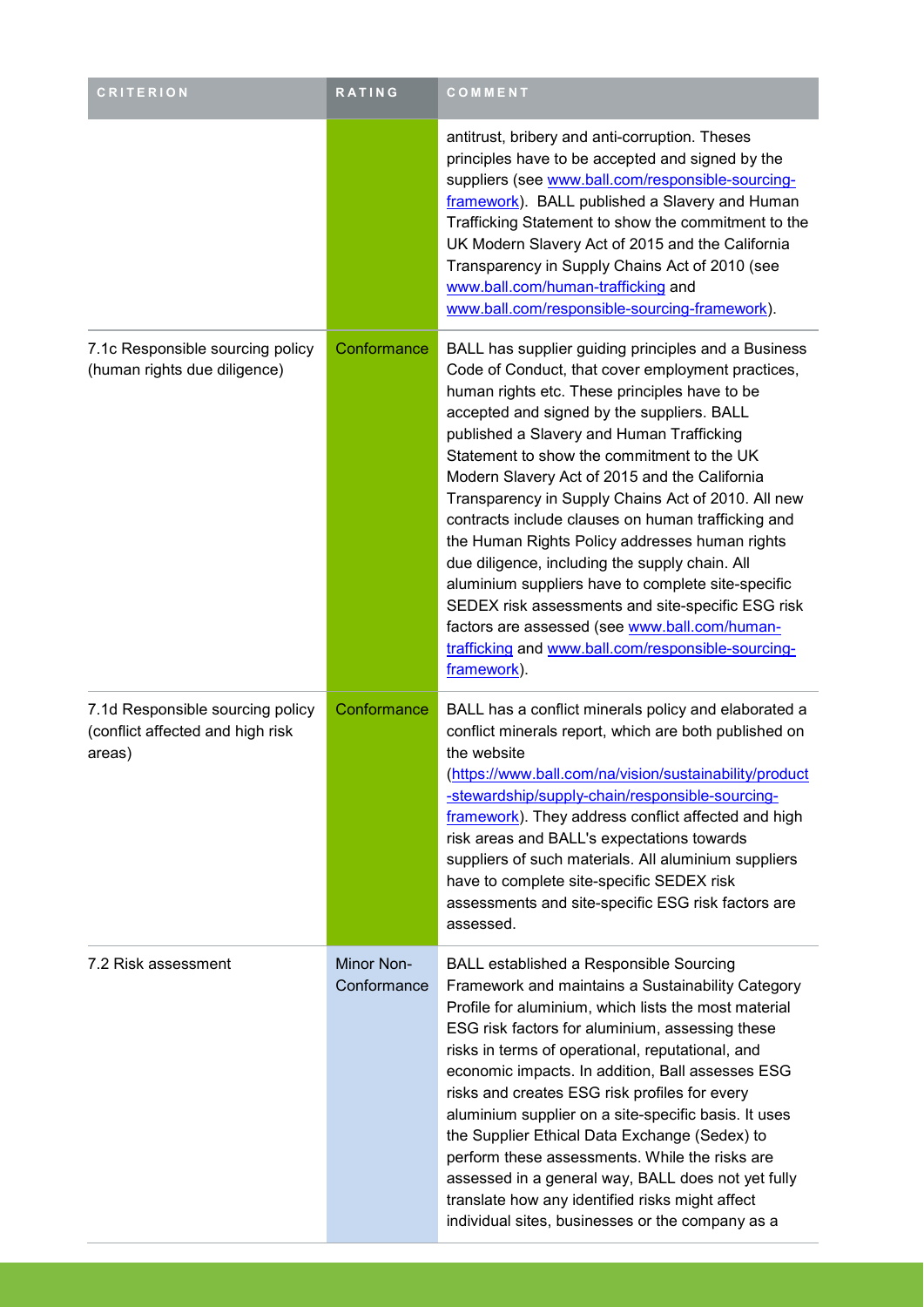| <b>CRITERION</b>                            | RATING                   | COMMENT                                                                                                                                                                                                                                                                                                                                                                                                                                                                                                                                                                                                                                                                                                                                                                                                         |
|---------------------------------------------|--------------------------|-----------------------------------------------------------------------------------------------------------------------------------------------------------------------------------------------------------------------------------------------------------------------------------------------------------------------------------------------------------------------------------------------------------------------------------------------------------------------------------------------------------------------------------------------------------------------------------------------------------------------------------------------------------------------------------------------------------------------------------------------------------------------------------------------------------------|
|                                             |                          | whole (see www.ball.com/responsible-sourcing-<br>framework).                                                                                                                                                                                                                                                                                                                                                                                                                                                                                                                                                                                                                                                                                                                                                    |
| 7.3 Complaints mechanism                    | Conformance              | <b>BALL communicates in its Business Ethics Code of</b><br>Conduct multiple ways to submit complaints via<br>compliance hotlines, including country-specific<br>phone numbers. The hotlines can be reached by Ball<br>employees, suppliers and any other external<br>stakeholders (see code of conduct in several<br>languages at https://www.ball.com/codeofconduct).<br>In addition, BALL provides contacts for various<br>topics on ball.com that can be contacted by<br>interested parties to voice concerns about non-<br>compliance with Ball's responsible sourcing<br>framework (see www.ball.com/na/about-ball/contact-<br>us/ball-contact-information/sustainability)                                                                                                                                 |
| 8 MASS BALANCE SYSTEM:                      |                          | COC MATERIAL AND ASI ALUMINIUM                                                                                                                                                                                                                                                                                                                                                                                                                                                                                                                                                                                                                                                                                                                                                                                  |
| 8.1 Material Accounting System              | Conformance              | BALL records in the SAP system on plant level all<br>incoming aluminium coils with relevant data and<br>implemented an additional field to record, if coils are<br>ASI certified or not. At the end of each accounting<br>period, a report can be generated that shows the<br>weights and percentages of ASI and non-ASI inputs<br>in the period. The average gross and net weight of<br>cans and ends is registered in the SAP system and it<br>will be updated in the future on a quarterly basis<br>(can bodies) and on annual basis (can ends) with<br>data obtained for each accounting period from the<br>Quality Assurance System (QAS). At the end of<br>each accounting period, a sales report can be<br>generated that shows the weights and percentages<br>of ASI and non-ASI outputs in the period. |
| 8.2a Post-Consumer Scrap                    | <b>Not</b><br>Applicable | This criterion is not applicable to the Entity's<br>Certification Scope.                                                                                                                                                                                                                                                                                                                                                                                                                                                                                                                                                                                                                                                                                                                                        |
| 8.2b Pre-Consumer Scrap (total)             | <b>Not</b><br>Applicable | This criterion is not applicable to the Entity's<br>Certification Scope.                                                                                                                                                                                                                                                                                                                                                                                                                                                                                                                                                                                                                                                                                                                                        |
| 8.2c Pre-Consumer Scrap<br>(Eligible Scrap) | <b>Not</b><br>Applicable | This criterion is not applicable to the Entity's<br>Certification Scope.                                                                                                                                                                                                                                                                                                                                                                                                                                                                                                                                                                                                                                                                                                                                        |
| 8.3 Material Accounting Period              | Conformance              | BALL defined to report internally on a quarterly basis<br>and to report to ASI on an annual basis.                                                                                                                                                                                                                                                                                                                                                                                                                                                                                                                                                                                                                                                                                                              |
| 8.4 Input Percentage                        | Conformance              | BALL records delivered material as either ASI or<br>non-ASI material. Based on this classification, a<br>report can be generated at the end of each<br>accounting period that shows the weights and<br>percentages of ASI and non-ASI inputs in the period.                                                                                                                                                                                                                                                                                                                                                                                                                                                                                                                                                     |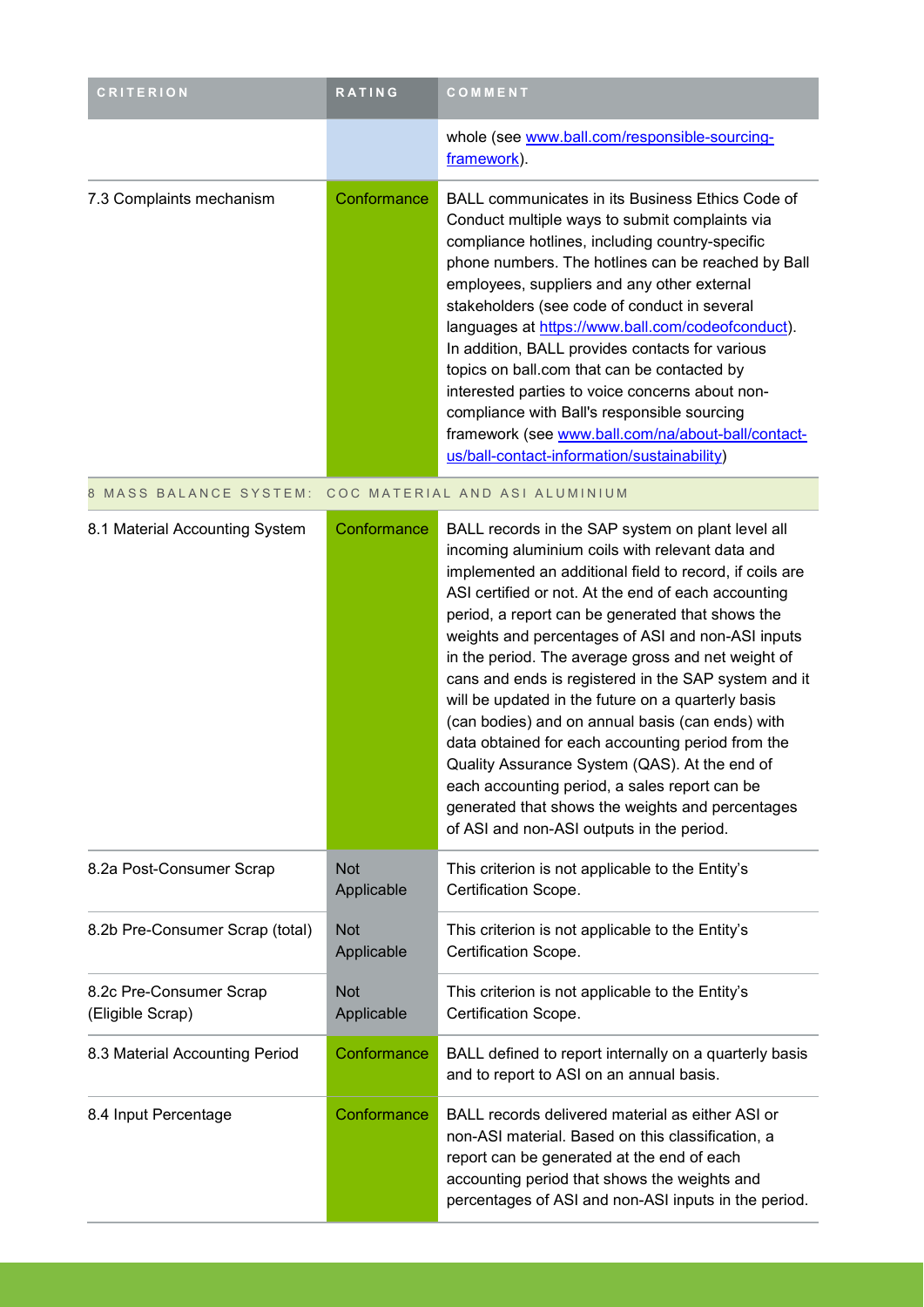| <b>CRITERION</b>                                            | RATING                   | COMMENT                                                                                                                                                                                                                                                                                                                                                                                                                                                                                                |
|-------------------------------------------------------------|--------------------------|--------------------------------------------------------------------------------------------------------------------------------------------------------------------------------------------------------------------------------------------------------------------------------------------------------------------------------------------------------------------------------------------------------------------------------------------------------------------------------------------------------|
| 8.5 Input Percentage (Aluminium<br>Re-Melting and Refining) | <b>Not</b><br>Applicable | This criterion is not applicable to the Entity's<br>Certification Scope.                                                                                                                                                                                                                                                                                                                                                                                                                               |
| 8.6 Output Quantity<br>determination                        | Conformance              | BALL records the input of certified and non-certified<br>material. At the end of each accounting period it<br>calculates the amount of certified and non-certified<br>material and compares it with the ASI and non-ASI<br>input of the period.                                                                                                                                                                                                                                                        |
| 8.7 Output Quantity designation                             | Conformance              | BALL has procedures and instructions in place, to<br>guarantee the compliance with ASI requirements.<br>The ASI-certified subset of production is classified<br>as 100% CoC material.                                                                                                                                                                                                                                                                                                                  |
| 8.8 Output Quantity - Pre-<br><b>Consumer Scrap</b>         | Conformance              | Scrap is collected at each plant, scrap data is<br>recorded on plant level and consolidated centrally on<br>a monthly basis. The weight of scrap is checked<br>between plant and the suppliers receiving scrap in<br>return. Once ASI-certified aluminium is processed at<br>the plants, within the existing accounting system for<br>scrap, an equivalent amount of scrap will be<br>classified as ASI material and will be assigned to<br>those suppliers BALL buys ASI certified aluminium<br>from. |
| 8.9 Outputs not exceed inputs                               | Conformance              | BALL adopted its material accounting system to<br>ensure, that the total output of CoC material and<br>eligible scrap does not exceed the input percentage<br>as applied to total input of CoC material and eligible<br>scrap over the material accounting period.                                                                                                                                                                                                                                     |
| 8.10a Internal Overdraws (not<br>exceed 20%)                | Conformance              | BALL defined in its ASI procedure, that in the case<br>of a force majeure situation, the material accounting<br>system can carry over an internal overdraw (not to<br>exceed 20% of total input quantity of CoC material)<br>to the subsequent accounting period. The material<br>accounting system is in compliance with ASI<br>requirements, the effectiveness of the system has to<br>be checked once ASI-certified aluminium is<br>processed.                                                      |
| 8.10b Internal Overdraws (not<br>exceed affected amount)    | Conformance              | BALL defined in its ASI procedure, that in the case<br>of a force majeure situation, the material accounting<br>system can carry over an internal overdraw to the<br>subsequent accounting period. The material<br>accounting system is in compliance with ASI<br>requirements, the effectiveness of the system has to<br>be checked once ASI-certified aluminium is<br>processed.                                                                                                                     |
| 8.10c Internal Overdraws (period<br>to make up)             | Conformance              | BALL defined in its ASI procedure, that in the case<br>of a force majeure situation, the material accounting<br>system can carry over an internal overdraw to the                                                                                                                                                                                                                                                                                                                                      |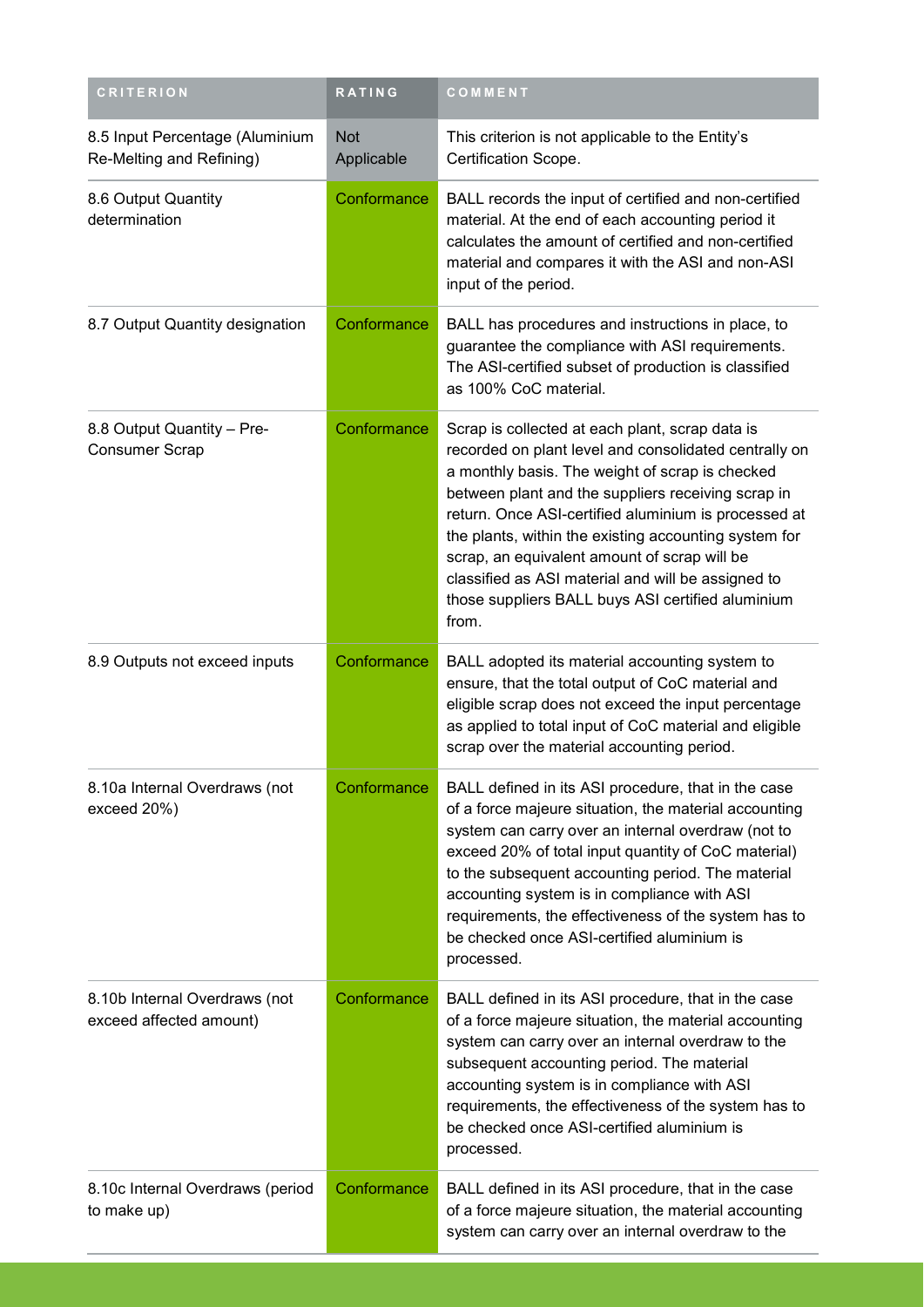| <b>CRITERION</b>                       | RATING      | COMMENT                                                                                                                                                                                                                                                                                                                                                                                                                                                                      |
|----------------------------------------|-------------|------------------------------------------------------------------------------------------------------------------------------------------------------------------------------------------------------------------------------------------------------------------------------------------------------------------------------------------------------------------------------------------------------------------------------------------------------------------------------|
|                                        |             | subsequent accounting period but has to be made<br>up within the subsequent material accounting period.<br>The material accounting system is in compliance<br>with ASI requirements, the effectiveness of the<br>system has to be checked once ASI-certified<br>aluminium is processed.                                                                                                                                                                                      |
| 8.11a Positive Balance (carry<br>over) | Conformance | BALL defined in its ASI procedure that in the case of<br>a positive balance of output CoC material at the end<br>of a material accounting period, this can be carried<br>over to the subsequent material accounting period<br>and expires at the end of the period, if it is not drawn<br>down. The material accounting system is in<br>compliance with ASI requirements, the effectiveness<br>of the system has to be checked once ASI-certified<br>aluminium is processed. |
| 8.11b Positive Balance (expiry)        | Conformance | BALL defined in its ASI procedure that in the case of<br>a positive balance of output CoC material at the end<br>of a material accounting period, this can be carried<br>over to the subsequent material accounting period<br>and expires at the end of the period, if it is not drawn<br>down. The material accounting system is in<br>compliance with ASI requirements, the effectiveness<br>of the system has to be checked once ASI-certified<br>aluminium is processed. |
| 9 ISSUING COC DOCUMENTS                |             |                                                                                                                                                                                                                                                                                                                                                                                                                                                                              |
| 9.1 Shipments and transfers            | Conformance | All shipments are clearly identified and traceable<br>throughout the production process. All shipments are<br>accompanied by delivery notes that clearly identify<br>ASI-certified cans and ends and non-certified<br>material by using two separate line items. In addition<br>to the delivery notes, BALL can generate quarterly<br>summary reports for each ASI customer that will<br>cover all required data points and information<br>required for ASI documentation.   |
| 9.2a Date of issue                     | Conformance | All delivery notes carry the date of delivery. A<br>quarterly summary report will be issued during the<br>first week after an accounting period has ended and<br>will carry the date of issue of the ASI documentation.                                                                                                                                                                                                                                                      |
| 9.2b Reference number                  | Conformance | All documentations carry reference numbers that are<br>linked to BALLs material accounting system.<br>Through this number it is possible to verify, that ASI<br>certified material was used.                                                                                                                                                                                                                                                                                 |
| 9.2c Issuing Entity                    | Conformance | All documents related to the ASI certified material<br>carry the identity, address and CoC certification<br>number of the entity issuing the CoC documents.                                                                                                                                                                                                                                                                                                                  |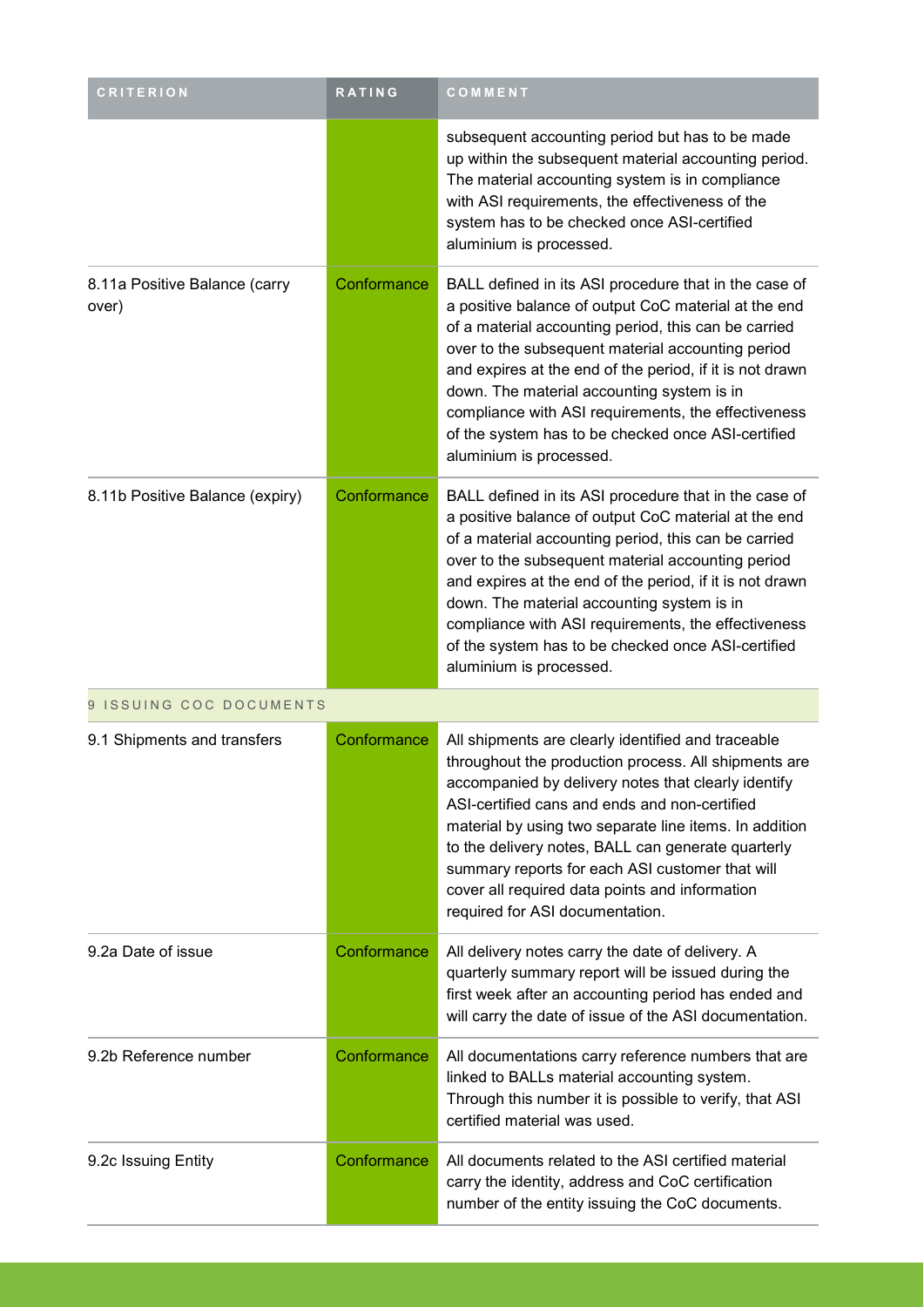| <b>CRITERION</b>                                       | <b>RATING</b>            | COMMENT                                                                                                                                                                                                                                                                                                                                                                                                                                                                          |
|--------------------------------------------------------|--------------------------|----------------------------------------------------------------------------------------------------------------------------------------------------------------------------------------------------------------------------------------------------------------------------------------------------------------------------------------------------------------------------------------------------------------------------------------------------------------------------------|
| 9.2d Receiving customer                                | Conformance              | All shipping documents carry the identity and the<br>address of the customer. The quarterly reports carry<br>the name and CoC certification number of the CoC<br>certified customers.                                                                                                                                                                                                                                                                                            |
| 9.2e Responsible employee                              | Conformance              | All shipping documents carry reference numbers to<br>trace back all shipments to the persons who handled<br>the shipments. All relevant personal is trained on<br>ASI requirements. BALL will elaborate quarterly<br>summary reports for its clients that carry the names<br>of the responsible employees, who can verify the<br>information in the CoC documents.                                                                                                               |
| 9.2f Conformance statement                             | Conformance              | It is foreseen, that all shipping documents for ASI<br>certified material and the quarterly summary report<br>will carry the claim "The information provided in the<br>CoC Document is in accordance with the ASI CoC<br>standard".                                                                                                                                                                                                                                              |
| 9.2g Type of CoC Material                              | Conformance              | All shipping documents for ASI certified material<br>contain information about the type of CoC material in<br>the shipment.                                                                                                                                                                                                                                                                                                                                                      |
| 9.2h Mass of CoC Material                              | Conformance              | All shipping documents for ASI certified material and<br>the quarterly summary report will provide information<br>about the mass of CoC material in the shipment.                                                                                                                                                                                                                                                                                                                |
| 9.2i Mass of total material                            | Conformance              | All shipping documents for ASI certified material and<br>the quarterly summary report will provide information<br>about the mass of CoC material and of total material<br>in the shipment. The quarterly summary will<br>inform about the weight of all aluminium products<br>shipped to the respective customer during the<br>reporting period.                                                                                                                                 |
| 9.3a Sustainability Data<br>(optional)                 | <b>Not</b><br>Applicable | Not applicable due to the type of business (post-<br>cathouse entity)                                                                                                                                                                                                                                                                                                                                                                                                            |
| 9.3b Sustainability Data (passing<br>on)               | <b>Not</b><br>Applicable | BALL currently does not plan to provide additional<br>sustainability data on CoC documents.                                                                                                                                                                                                                                                                                                                                                                                      |
| 9.3c Post-Casthouse ASI<br><b>Certification status</b> | Conformance              | BALL communicates its support for ASI on its<br>website (see<br>https://www.ball.com/na/vision/sustainability/product-<br>stewardship) and in the sustainability report<br>(https://www.ball.com/Ball/media/Ball/Ball2018 Sust<br>ainabilityReport- Web.pdf, p. 33). It plans to<br>communicate the ASI certification status related to<br>the ASI performance standard and the ASI chain of<br>custody standard on the website and in the internal<br>quarterly summary report. |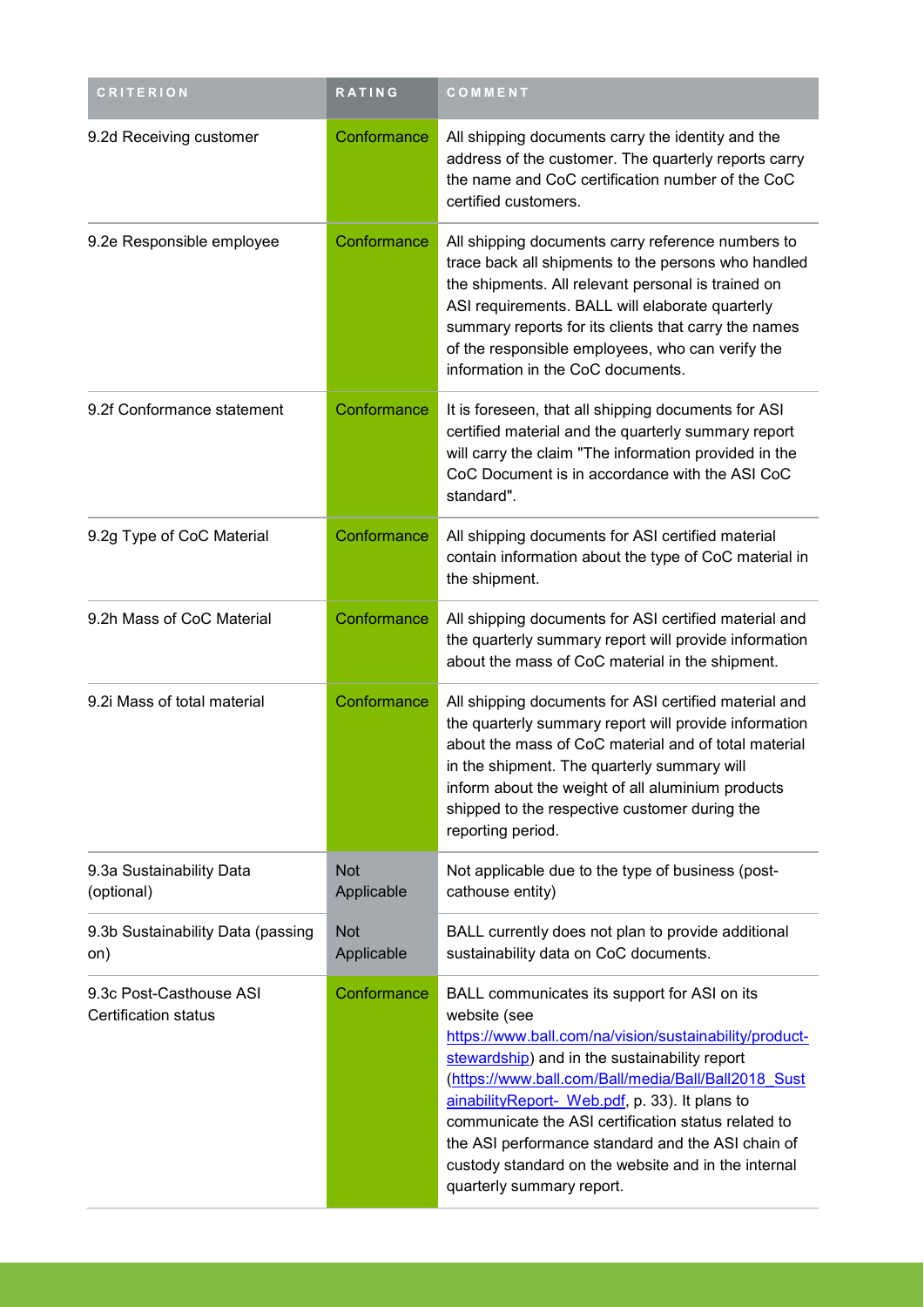| <b>CRITERION</b>                                        | <b>RATING</b>            | COMMENT                                                                                                                                                                                                                                                                                                                                                                |  |  |
|---------------------------------------------------------|--------------------------|------------------------------------------------------------------------------------------------------------------------------------------------------------------------------------------------------------------------------------------------------------------------------------------------------------------------------------------------------------------------|--|--|
| 9.4 Supplementary Information<br>(optional)             | <b>Not</b><br>Applicable | BALL currently does not plan to provide additional<br>sustainability data on CoC documents.                                                                                                                                                                                                                                                                            |  |  |
| 9.5 Response to verification<br>requests                | Conformance              | BALL has systems in place to give follow up and<br>response to reasonable requests for the verification<br>of information in CoC documents.                                                                                                                                                                                                                            |  |  |
| 9.6 Error management                                    | Conformance              | BALL has detailed systems to handle non-<br>compliances, quality problems etc. If an error is<br>discovered after CoC Material has been shipped,<br>BALL will document the error and agree on steps<br>with the receiving party to correct it. As it is regulated<br>in the quality procedures, detailed analysis are<br>conducted to avoid a recurrence of the error. |  |  |
| 10 RECEIVING COC DOCUMENTS                              |                          |                                                                                                                                                                                                                                                                                                                                                                        |  |  |
| 10.1 Verify required information<br>included            | Conformance              | BALL verifies all the information provided by<br>suppliers and feeds it in its electronic database. The<br>verification will include also all the required<br>information in received CoC documents as soon as<br>ASI certified material will be delivered. BALL will<br>review this information also in the quarterly overview<br>reports of its suppliers.           |  |  |
| 10.2 Verify consistency with<br>shipments               | Conformance              | BALL verifies on each delivery the consistency of<br>received material with the accompanying<br>documents. This is also done with CoC material and<br>the CoC documents before recording the information<br>in the material accounting system.                                                                                                                         |  |  |
| 10.3 Verify supplier CoC<br><b>Certification status</b> | Conformance              | BALL checks and documents on a regular basis<br>quality, environment and sustainability data of its<br>suppliers. In the future, the ASI status of BALL<br>suppliers will be checked on a regular basis on the<br>ASI website to identify any changes that might affect<br>the status of the supplied CoC Material.                                                    |  |  |
| 10.4 Error management                                   | Conformance              | BALL has systems and procedures in place to<br>inspect incoming goods, to document any findings<br>and to follow up with any non-compliances. If an<br>error is discovered after CoC material is received,<br>BALL will document the error, investigate it together<br>with the supplier and agree on steps to correct the<br>error and to avoid the recurrence.       |  |  |
| 11 MARKET CREDITS SYSTEM: ASI CREDITS                   |                          |                                                                                                                                                                                                                                                                                                                                                                        |  |  |
| 11.1a Material Accounting<br>System - allocation        | <b>Not</b><br>Applicable | Not applicable, as BALL does not apply the ASI<br>credits system.                                                                                                                                                                                                                                                                                                      |  |  |
| 11.1b Link to Casthouse<br>Products                     | <b>Not</b><br>Applicable | Not applicable, as BALL does not apply the ASI<br>credits system.                                                                                                                                                                                                                                                                                                      |  |  |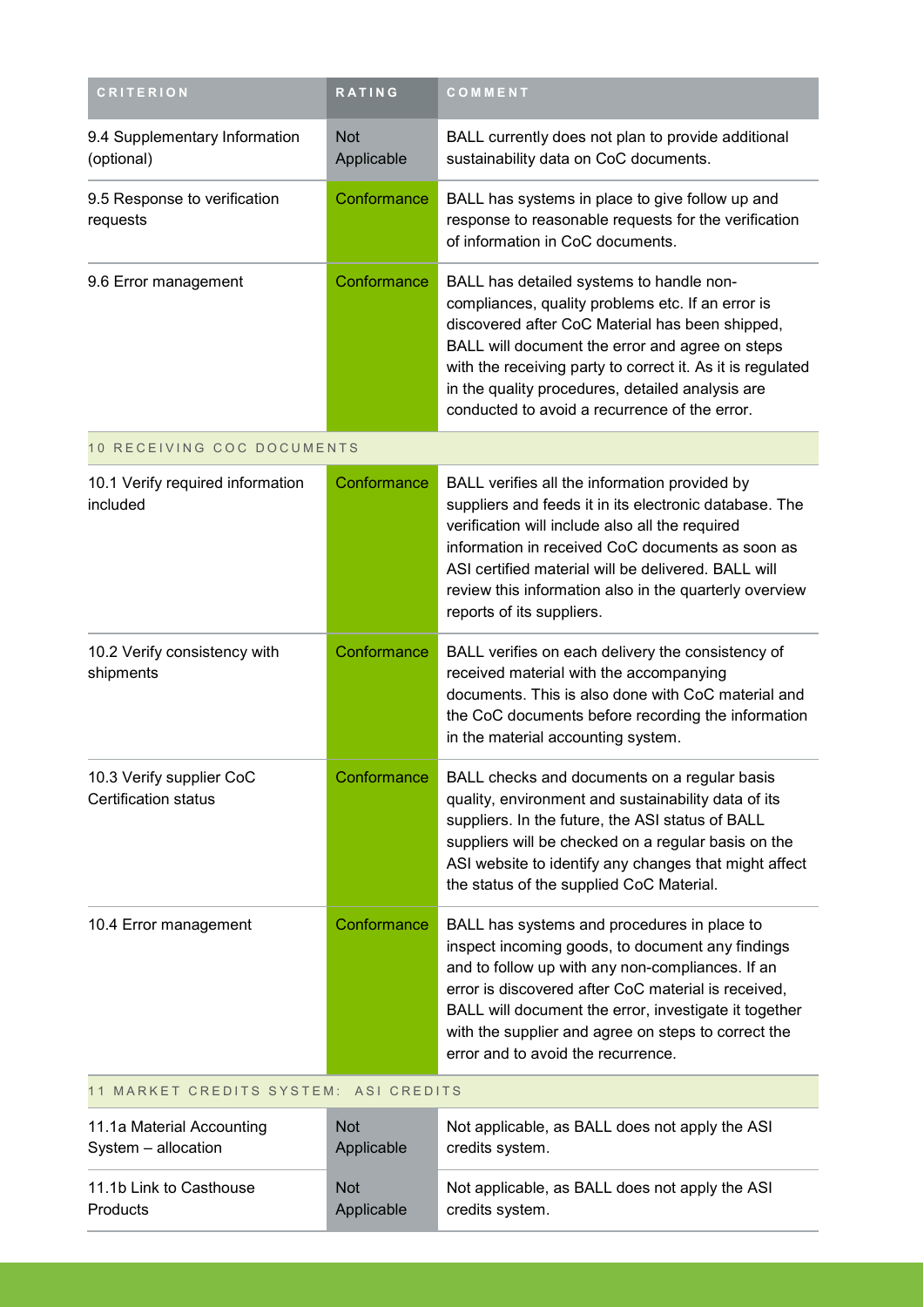| <b>CRITERION</b>                                          | RATING                   | COMMENT                                                                                                                                                                                                            |  |  |
|-----------------------------------------------------------|--------------------------|--------------------------------------------------------------------------------------------------------------------------------------------------------------------------------------------------------------------|--|--|
| 11.1c No double counting                                  | <b>Not</b><br>Applicable | Not applicable, as BALL does not apply the ASI<br>credits system.                                                                                                                                                  |  |  |
| 11.1d No Positive Balance for<br><b>ASI Credits</b>       | <b>Not</b><br>Applicable | Not applicable, as BALL does not apply the ASI<br>credits system.                                                                                                                                                  |  |  |
| 11.2a Date of issue                                       | <b>Not</b><br>Applicable | Not applicable, as BALL does not apply the ASI<br>credits system.                                                                                                                                                  |  |  |
| 11.2b Reference number                                    | <b>Not</b><br>Applicable | Not applicable, as BALL does not apply the ASI<br>credits system.                                                                                                                                                  |  |  |
| 11.2c Issuing Entity                                      | <b>Not</b><br>Applicable | Not applicable, as BALL does not apply the ASI<br>credits system.                                                                                                                                                  |  |  |
| 11.2d Receiving Entity                                    | <b>Not</b><br>Applicable | Not applicable, as BALL does not apply the ASI<br>credits system.                                                                                                                                                  |  |  |
| 11.2e Conformance statement                               | <b>Not</b><br>Applicable | Not applicable, as BALL does not apply the ASI<br>credits system.                                                                                                                                                  |  |  |
| 11.2f ASI Credits statement                               | <b>Not</b><br>Applicable | Not applicable, as BALL does not apply the ASI<br>credits system.                                                                                                                                                  |  |  |
| 11.2g Quantity                                            | <b>Not</b><br>Applicable | Not applicable, as BALL does not apply the ASI<br>credits system.                                                                                                                                                  |  |  |
| 11.3a CoC Certification Scope -<br>purchasing ASI Credits | <b>Not</b><br>Applicable | Not applicable, as BALL does not apply the ASI<br>credits system.                                                                                                                                                  |  |  |
| 11.3b Material Accounting<br>System - purchasing          | <b>Not</b><br>Applicable | Not applicable, as BALL does not apply the ASI<br>credits system.                                                                                                                                                  |  |  |
| 11.3c Expiry                                              | <b>Not</b><br>Applicable | Not applicable, as BALL does not apply the ASI<br>credits system.                                                                                                                                                  |  |  |
| 11.3d No re-trading                                       | <b>Not</b><br>Applicable | Not applicable, as BALL does not apply the ASI<br>credits system.                                                                                                                                                  |  |  |
| 11.3e No allocation to physical<br>products               | <b>Not</b><br>Applicable | Not applicable, as BALL does not apply the ASI<br>credits system.                                                                                                                                                  |  |  |
| 11.3f Verify supplier CoC<br>Certification status         | <b>Not</b><br>Applicable | Not applicable, as BALL does not apply the ASI<br>credits system.                                                                                                                                                  |  |  |
| 11.3g Five years maximum for<br>ASI Credits purchasing    | <b>Not</b><br>Applicable | Not applicable, as BALL does not apply the ASI<br>credits system.                                                                                                                                                  |  |  |
| 12 CLAIMS AND COMMUNICATIONS                              |                          |                                                                                                                                                                                                                    |  |  |
| 12.1a ASI Claims Guide                                    | Conformance              | BALL regulated in its ASI procedures that all ASI<br>related claims have to follow the rules and guidance<br>laid out in the ASI Claims Guide. Any on-product<br>claims need to be discussed with the BPEMEA legal |  |  |